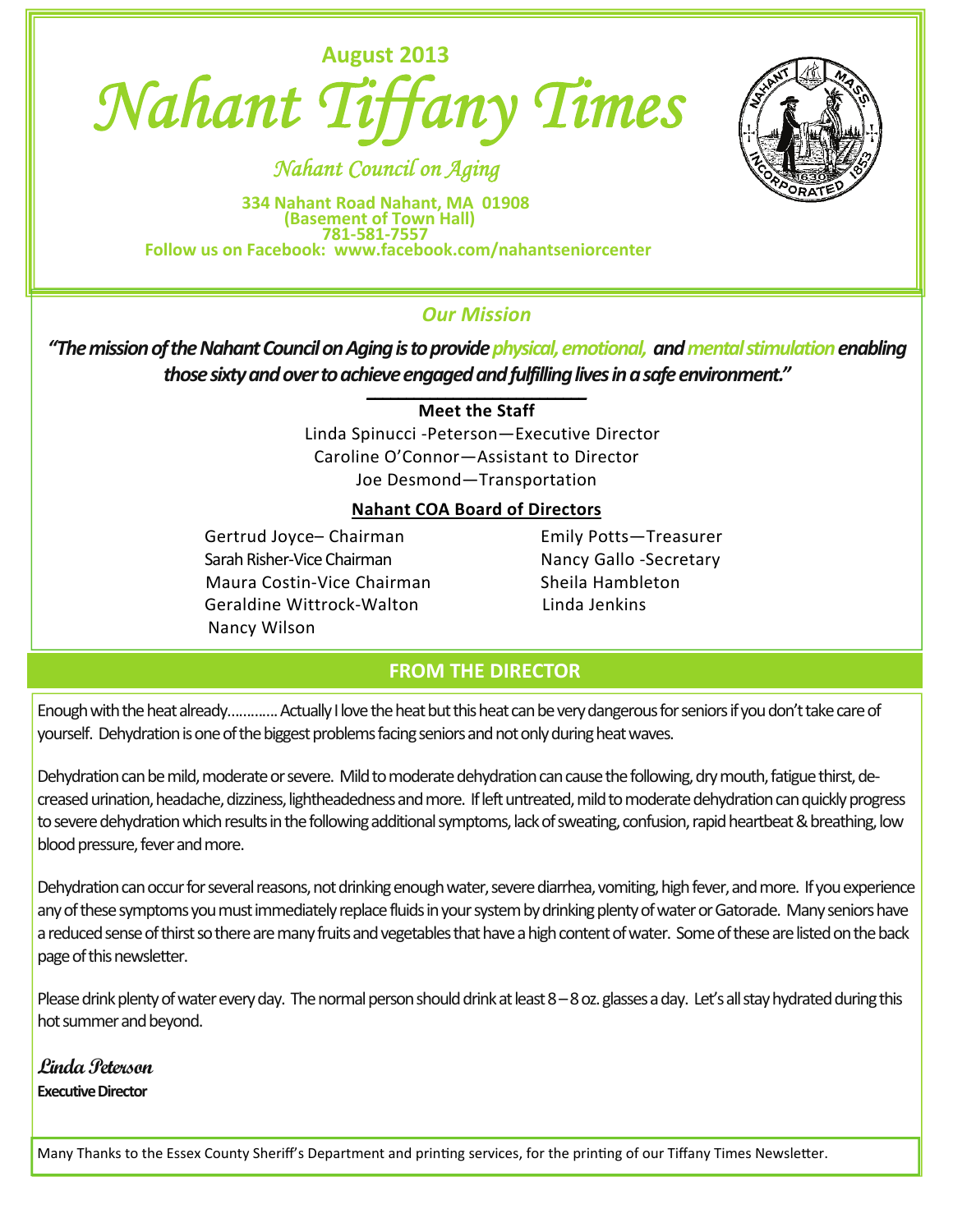|                                                                                                                     | "ON THE GO" SENIORS                                                                                                                                                                                                                                                                                                                                                                                                                                                                                                                                                                                                              |  |  |  |  |  |
|---------------------------------------------------------------------------------------------------------------------|----------------------------------------------------------------------------------------------------------------------------------------------------------------------------------------------------------------------------------------------------------------------------------------------------------------------------------------------------------------------------------------------------------------------------------------------------------------------------------------------------------------------------------------------------------------------------------------------------------------------------------|--|--|--|--|--|
| Thursday, August 1st                                                                                                | Newburyport sidewalk sales, lunch at "Not Your Average Joe;" and<br>more. Newburyport's Yankee Homecoming is celebrating 56 years in Au<br>gust. We will be visiting the small coastal community to participate in<br>some of the events. Like last year we will go on a 60 minute boat ride,<br>visit the sidewalk sales and have lunch at Not Your Average Joe's.<br>Leaving Tiffany Room at 9:30a.m. returning at 4:00pm. The cost of the<br>entire trip including lunch, bus and boat ride will be \$40.00.pp                                                                                                                |  |  |  |  |  |
| Thursday, August 15th                                                                                               | Pizza Party at the Dory Club at 11:00 with Jim Moses Entertainer<br>His song list is the best of the 30's to today's top hits. Jim Moses is a<br>versatile or the young-at-heart. Performing full time for over 25 years,<br>he has a beautiful voice and is a full range singer, guitar player, magician,<br>DJ, and all around swell guy! Cost: \$5.00pp                                                                                                                                                                                                                                                                       |  |  |  |  |  |
| Friday, August 23rd                                                                                                 | The Butterfly Placean indoor garden filled with hundreds of freely-<br>flying butterflies! Observe butterflies sipping from flowers, basking in<br>the sunshine and flying freely in a natural habitat. Enjoy our koi fish and<br>quail birds which live among the butterflies. See eggs, caterpillars or<br>other interesting creatures up close. Leaving Tiffany Room at 11:00 a.m.<br>returning at 5:00p.m. Cost: \$6.00pp                                                                                                                                                                                                    |  |  |  |  |  |
| <b>Wednesday, August 28th</b>                                                                                       | <b>SENIOR CENTER ACTIVITIES</b><br>Lunch & A Movie: Lunch at "The Ship Restaurant" - 11:00 A.M.<br>Movie: "Austenland" - The romantic comedy, co-starring Jennifer<br>Coolidge, Jane Seymour and Flight of the Conchords' Bret McKenzie,<br>focuses on a seemingly normal New Yorker, played by Russell, who's<br>obsessed with Jane Austen's novels, particularly Pride & Prejudice and its<br>heartthrob Mr. Darcy.                                                                                                                                                                                                            |  |  |  |  |  |
| Friday, August 2nd<br>1:00 p.m.<br>1:00 p.m.<br><b>Friday August 16th</b><br><b>Friday August 30th</b><br>1:00 p.m. | <b>FRIDAY AFTERNOON AT THE MOVIES</b><br>The Impossible<br>Life of PI<br>Breakfast at Tiffany's                                                                                                                                                                                                                                                                                                                                                                                                                                                                                                                                  |  |  |  |  |  |
|                                                                                                                     | <b>COMING ATTRACTIONS</b>                                                                                                                                                                                                                                                                                                                                                                                                                                                                                                                                                                                                        |  |  |  |  |  |
|                                                                                                                     |                                                                                                                                                                                                                                                                                                                                                                                                                                                                                                                                                                                                                                  |  |  |  |  |  |
| <b>Wednesday, September 11th</b>                                                                                    | "Suffolk Downs Race Track" - Join us once again for A Day At The Races.<br>Cost: \$15.00pp                                                                                                                                                                                                                                                                                                                                                                                                                                                                                                                                       |  |  |  |  |  |
| Friday, September 20th                                                                                              | "Bourne Scallop Festival & Cape Cod Canal Cruise"<br>The Bourne Scallop Festival has something for everyone, from craft<br>booths and exciting entertainment. The cuisine and entertainment are<br>always terrific! Later this afternoon you'll relax and enjoy a cruise on the<br>Cape Cod Canal. Leaving Tiffany Room at 8:00 a.m returning home at<br>5:30 PM after a great day on the Cape! Tour Cost: \$64.00pp                                                                                                                                                                                                             |  |  |  |  |  |
| <b>Wednesday, September 25th</b>                                                                                    | "Fabergé Revealed"<br>The name Fabergé is synonymous with refined craftsmanship, jeweled<br>luxury and the Russian imperial family. Over 230 singular treasures creat-<br>ed by the House of Faberge in the late 19th and early 20th centuries are<br>featured, including enameled clocks, gold cigarette cases, hardstone<br>carvings, ruby encrusted brooches and four signature imperial eggs<br>made for Nicholas II and the Romanov family. This exhibition explores<br>ideas of luxury, innovation, entrepreneurship and imperial patronage<br>while providing insight into Peter Carl Fabergés life, business and legacy. |  |  |  |  |  |
| Saturday October 5th                                                                                                | "Enjoying Cultures of Our World"<br>This Event will focus on Asian Cultures of Thailand, Japan, China &<br>Vietnam. Various Foods, Entertainment, Costumes (worn by volunteers)<br>and Educational Information will be presented. The evening festivities<br>will take place at the Town Hall Event Auditorium. Continue to check-in                                                                                                                                                                                                                                                                                             |  |  |  |  |  |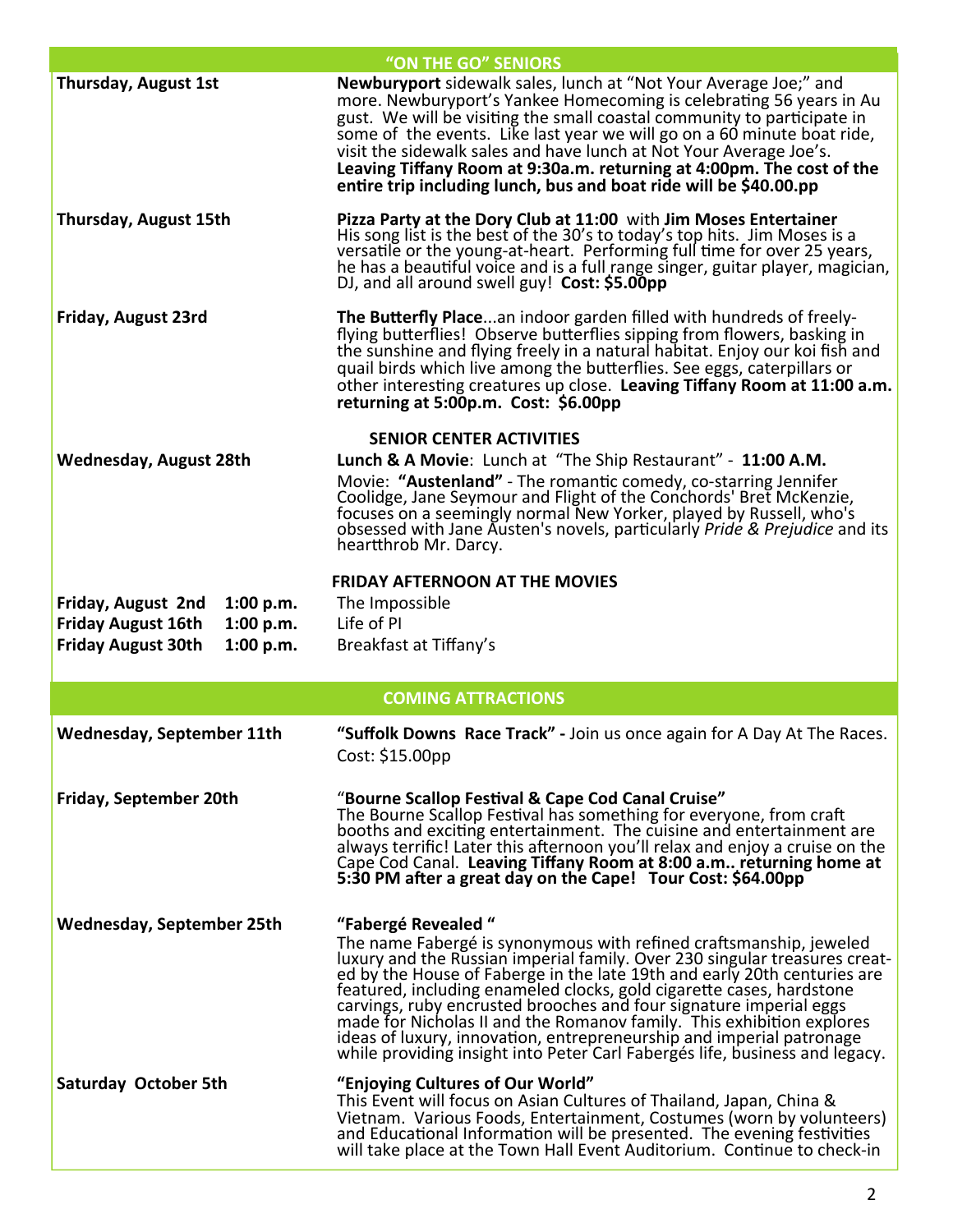#### Turning 65? 7 Common Questions (and Answers!) about Medicare from the National Council on Aging.

 (and answers) about how to get started with Medicare. Over 10,000 people will enroll in Medicare every day over the next 10 years. Are you one of them? Or do you know someone who is nearing this rite of passage? It's not as complicated as it may seem. Explore 7 common questions

1. How do I enroll in Medicare? Is it automatic when I turn 65?

To enroll in Medicare, most people need to contact Social<br>Security directly. Do this before your 65th birthday to<br>avoid a lapse in health coverage. Some people—including<br>early retirees receiving Social Security and those with Social Security disability or Railroad Retirement benefits—are automatically enrolled in Medicare when they become eligible. You can enroll online, at your local Social Security office, or by calling 1-<br>800-772-1213 (TTY 1-800-325<br>-0778).

2. When do I have to enroll?

You have a 7‐month window around your 65th birthday to enroll. This is called the Initial Enrollment Period.

After that, you can still enroll in Medicare, but you may<br>have to wait for a designated<br>special/general enrollment period to do so.

Learn more about when to join at NCOA's free website: My Medicare Matters

The Medicare & You hand‐ book, which Medicare sends out every year to



beneficiaries, provides a sum-<br>mary of many covered ser-<br>vices. For more specific cover-<br>age details, Medicare.gov con-<br>tains a helpful online search tool where you can find whether a test, item, or ser-<br>vice is covered. You also may<br>speak with your doctor, or you can contact Medicare directly<br>at 1-800-MEDICARE (1-800-633-4227) to verify coverage<br>based on your personal situa-<br>tion.

3. What if I'm sƟll working and have insurance? Do I need to enroll at age 65?

If you are working past age 65<br>and have insurance from your job (or your spouse is working<br>and you get health coverage<br>that way), you should contact your plan and review how<br>your coverage will change before deciding whether you<br>need to enroll in Medicare<br>now. NCOA's free website My Medicare Matters offers some helpful tips for what to consid-<br>er if you have other health insurance besides Medicare.

4. Does Medicare cover \_\_\_\_\_\_\_\_\_\_\_\_?

Medicare covers a wide range<br>of medically necessary screen-<br>ings, supplies, and procedures. Some are free, including many prevenƟve services.

For more specific coverage details, Medicare.gov contains a helpful online search tool where you can find whether a test, item, or service is covered. You also may speak with your doctor, or you can contact Medicare directly at 1‐800‐<br>MEDICARE (1‐800‐633‐4227) to verify coverage based on your personal situation

5. I'm going on a cruise/overseas trip. Will Medicare cover me if I need emergency care when I'm away?

Medicare covers health care for people when they are physically located within the 50 U.S. states, District of Colum-<br>bia, and U.S. territories. In rare cases, Medicare Part A may cover medically necessary services in a fo policy, you should check to see if it covers medical care abroad. Otherwise, it is recommended to purchase travel in-<br>surance before your trip, which can help to offset the costs of overseas emergency care if it's needed.

6. How do I pay for my Medicare?

If you are receiving Social Security benefits at the time you enroll in Medicare, your Part B premium will be deducted<br>automatically from your monthly check. If you have not begun to receive Social Security yet, you will r terly bill for your premium, which you can pay several different ways. If you enroll in a Medicare Advantage or Part D prescription drug plan, typically you will pay the plan directly for your premium.

7. How can I find out how much I've paid for Medicare services this year?

Medicare offers a free, confidential online service for people to access information about their benefits and services, including how much they've paid for services. See how to create an account. You also can contact Medicare directly at 1-800-MEDICARE (1-800-633-4227) with any questions about enrollment, payments, claims, coverage issues, and more.

Have more questions about Medicare?

Check our free website, www.mymedicarematters.org/AboutMedicare, to find more information on Medicare enroll-<br>ment, preventive services, and costs. Or contact your State Health Insurance Assistance Program (SHIP), which is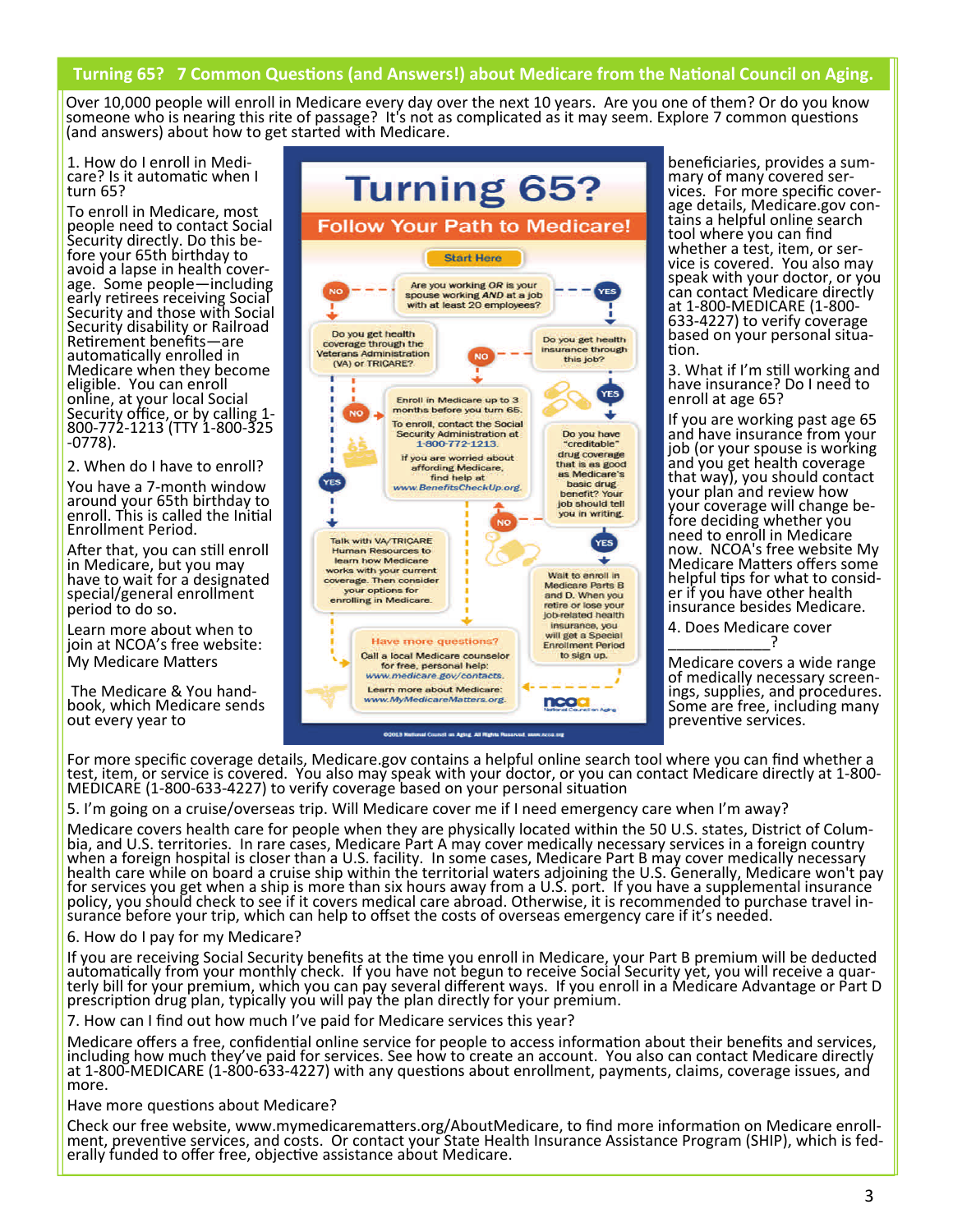# **FOOD FOR THOUGHT**

# **TIFFANY CAFÉ LUNCH PROGRAM**

**Served everyday at 11:30 ‐ 12:30**

All meals served with 1% milk, bread, crackers & soup Requested Donation - \$2.00

### **Thursday 29th CelebraƟng August Birthdays with Birthday Cake**

### **FOOD SHOPPING PROGRAM**

| Wednesday 7th   | Market Basket and Vinnin Square | 12:30 P.M. |
|-----------------|---------------------------------|------------|
| Wednesday 14th  | Market Basket and Vinnin Square | 12:30 P.M. |
| Wednesday 21th  | Market Basket and Vinnin Square | 12:30 P.M. |
| Wednesday 228th | Market Basket and Vinnin Square | 12:30 P.M. |

#### **Healthy** Eating

#### **Budget Friendly Cilantro Lime Roasted Chicken**



Cost This recipe is \$9.89 for the entire recipe. That's just<br>\$1.65 per serving

Ingredients Cooking spray 2½ pound whole chicken, cut into <sup>8</sup> piec‐ es 2 tablespoons chopped cilantro 1 lime, zested and juiced 1 tablespoon honey 2 cloves garlic, minced

½ teaspoon ground black pepper

 $\frac{1}{2}$  teaspoon salt (optional)

**Directions** 1. Preheat oven to 375 degrees F. Coat a baking dish with cooking spray. 2. Remove the skin from the chicken and arrange in a single layer in the baking pan. 3. In a small bowl, whisk together the cilantro, lime zest, lime juice, honey, gar-<br>lic, ground black pepper and salt (optional). Pour the mixture evenly over the chicken and bake for 45‐50 minutes or until the internal temperature of the largest piece of chicken is 165 degrees.

Side Suggestion: Frozen tri-color pepper

#### **3 SUPER FOODS FOR SENIORS**

Recent long-term research studies have pointed to a number of essential nutrients that many seniors lack, but that are especially valuable for those who have a risk or history of heart disease, stroke or Alzheimer's disease. Here are three "super foods" that are loaded with these essential nutrients. So go ahead and eat up!

Super Food #1: Salmon And Other Fatty Fish

Salmon and other cold water fish, such as tuna, sardines and mackerel, are low in calories and saturated fat, Samon and other cold water han, such as tuna, saruncs and mackerer, are low in calones and saturated rat<br>yet high in protein. Most important, these fish are rich in a unique type of health promoting fat, omega-3.<br>Omega-3 e ducing the low density LDL (bad) cholesterol, while improving the high HDL (good) cholesterol that fights<br>deposits in the arteries. There is strong evidence linking low levels of DHA to memory loss and other symptoms of de

#### Super Food #2: Walnuts, Almonds And Other Nuts

Considerable scientific evidence suggests that eating one ounce per day of certain nuts, most notably wal-<br>nuts, almonds, hazelnuts, pecans, pistachios, and peanuts, may reduce the risk of heart disease. Although nuts are a higher‐fat food, they are cholesterol‐free. One handful of walnuts a day is all that is needed to meet the daily omega-3 dietary recommendation by the National Academies' Institute of Medicine and also provides 35 percent of the RDA (recommended dietary allowance) for vitamin E. One study reported in the Journal of the American Medical Association suggests vitamin E may help protect people against Alzheimer's disease.

#### Super Food #3: Carrots

Many studies have shown that people who consumed higher levels of vitamin A and other anti-oxidants over several years had substantially decreased levels of Alzheimer's disease. This was even more proover several years had substantially decreased levels of Alzheimer's disease. This was even more pro-<br>nounced among smokers. Another study links diets rich in four antioxidants—beta-carotene, vitamin C, vita-<br>min E and zin powerful source of beta-carotene (which your body converts to vitamin A).  $\check{ }$ 

"Many studies have shown that people who consumed higher levels of vitamin A and other anti-oxidants *over several years had substanƟally decreased levels of Alzheimer's disease."*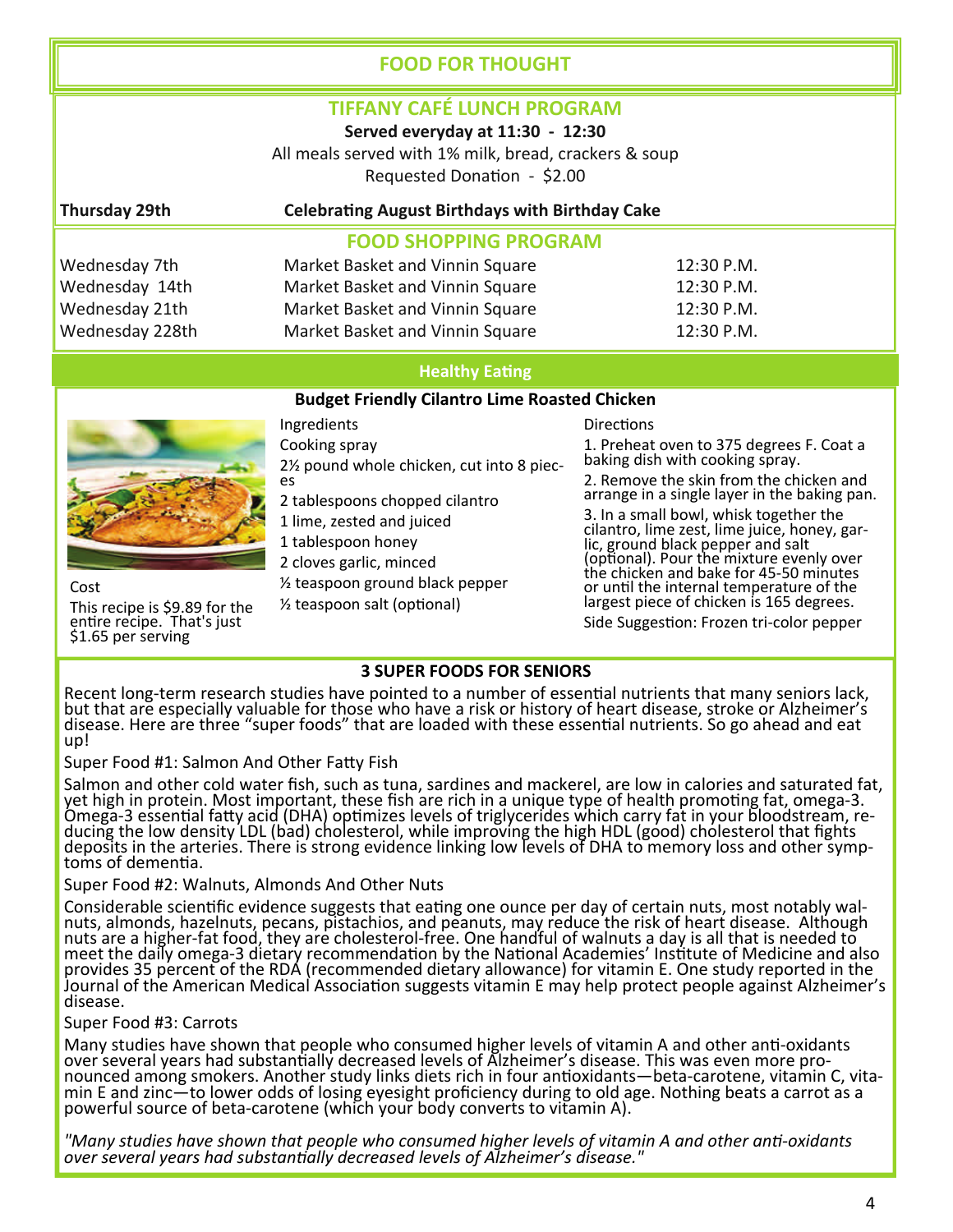

# **Tiffany Café** Menu<br> **AUGUST AUGUST 2013**  *"One should eat to live not live to eat" ~Moliere~*

sha avs

 *\*\*= LOW SODIUM ITEM* 

| Monday                                                                                                                                                                                                 | Tuesday                                                                                                                                                                                           | Wednesday                                                                                                                                                                                                          | <b>Thursday</b>                                                                                                                                                                           | Friday                                                                                                                                                                                   |
|--------------------------------------------------------------------------------------------------------------------------------------------------------------------------------------------------------|---------------------------------------------------------------------------------------------------------------------------------------------------------------------------------------------------|--------------------------------------------------------------------------------------------------------------------------------------------------------------------------------------------------------------------|-------------------------------------------------------------------------------------------------------------------------------------------------------------------------------------------|------------------------------------------------------------------------------------------------------------------------------------------------------------------------------------------|
| - Will Rogers                                                                                                                                                                                          | <b>A BIT OF HUMOR</b><br>"We could certainly slow the aging process down if it<br>had to work its way through Congress.                                                                           |                                                                                                                                                                                                                    | 1<br><b>Potato Crunch</b><br>Fish/Lemon<br><b>O'Brien Potato</b><br>Carrots/Muffin<br><b>Chilled Fruit</b><br><b>ALTERNATIVE</b><br>Salisbury Steak/<br>Gravy                             | <b>Boneless Garlic</b><br><b>Chicken</b><br><b>Sr Cream</b><br><b>Whipped Potato</b><br><b>Peas &amp; Onions</b><br><b>Fresh Fruit</b><br><b>ALTERNATIVE</b><br>Liver & Onions/<br>Gravy |
| 5<br>Stuffed Shells/<br><b>Meat Sauce</b><br>Grated Cheese/<br><b>Spinach</b><br><b>WW Roll</b><br><b>Chilled Fruit</b><br><b>ALTERNATIVE</b><br><b>Chicken Marsala</b>                                | 6<br>Pepper Steak/<br>Roll<br><b>Hash Browns</b><br><b>Peas &amp; Carrots</b><br>Cookie<br><b>ALTERNATIVE</b><br><b>Omelet/Cheese</b><br><b>Sauce</b>                                             | $\overline{7}$<br><b>Orzo Veggie Soup</b><br><b>Honey Mustard Tyson</b><br><b>Chicken</b><br><b>Italian Roasted Pota-</b><br>toes<br><b>Fresh Fruit</b><br><b>ALTERNATIVE</b><br><b>Apple Glazed Roast</b><br>Pork | 8<br>Chili/Shredded<br><b>Cheese</b><br><b>Steam Rice</b><br><b>Tossed Salad/Corn</b><br><b>Bread</b><br><b>Mandarin Oranges</b><br><b>ALTERNATIVE</b><br><b>Chicken Paprika</b>          | 9<br>Ham & Cheese<br>Quiche<br><b>Whipped Potato</b><br><b>Roman Blend</b><br><b>Veggies</b><br>Jell-O<br><b>ALTERNATIVE</b><br>Beef Rib-B-Q/BBQ<br><b>Sauce</b>                         |
| 12<br><b>Macaroni &amp;</b><br><b>Cheese</b><br><b>Baked Potato Half</b><br>Green Beans/Oat<br><b>Roll/Fruit</b><br><b>ALTERNATIVE</b><br><b>Chicken Meat-</b><br>balls/Gravy<br><b>Whipped Potato</b> | 13<br><b>Stuffed Pepper/</b><br><b>Sauce</b><br><b>Diced Seasoned Po-</b><br>tato<br><b>Peas &amp; Carrots</b><br><b>Chilled Fruit</b><br><b>ALTERNATIVE</b><br><b>Mesquite Chicken/</b><br>Gravy | 14<br>Fiesta Fish/Dill<br><b>Sauce</b><br><b>Garlic Whipped</b><br>Potato<br><b>Corn &amp; Red Pepper</b><br><b>Pudding</b><br><b>ALTERNATIVE</b><br><b>Dominican Beef</b><br><b>Stew</b>                          | 15<br><b>Orange Pineapple</b><br><b>Chicken</b><br><b>Veggie Lo Mein</b><br><b>Noodles</b><br><b>Broccoli</b><br><b>Fresh Fruit</b><br><b>ALTERNATIVE</b><br><b>Pork Patty/Gravy</b>      | 16<br><b>Minestrone</b><br>Soup<br>Egg Salad/WW<br>Pita<br><b>Potato Salad</b><br>Cake<br><b>ALTERNATIVE</b><br>Turkey Salad/<br><b>WW Salad</b>                                         |
| 19<br><b>Hot Dog/Roll</b><br><b>Veggie Baked</b><br><b>Beans</b><br>Coleslaw<br>Jell-O<br><b>ALTERNATIVE</b><br>Salisbury Steak/<br>Gravy                                                              | 20<br><b>Rosemary Herb Ty-</b><br>son Chicken<br><b>Lyonnaise Potato</b><br>Zucchini & Red<br>Pepper<br><b>Brownie</b><br><b>ALTERNATIVE</b><br>Vegetarian Burrito/<br>Rice & Beans               | 21<br><b>Swedish Meat-</b><br><b>balls</b><br><b>Whipped Potato</b><br><b>Beets</b><br><b>Chilled Fruit</b><br><b>ALTERNATIVE</b><br><b>Haitian Turkey</b>                                                         | 22<br><b>Cream of Broccoli</b><br>Soup<br><b>Shaved Roast Beef/</b><br><b>Mustard</b><br><b>Tossed Salad</b><br><b>Chilled Fruit</b><br><b>ALTERNATIVE</b><br>California Chicken<br>Salad | 23<br><b>Roast Turkey/</b><br>Gravy<br><b>Sweet Potato</b><br>Peas & Onions<br>Muffin/Fresh<br><b>Fruit</b><br><b>ALTERNATIVE</b><br><b>Mushroom</b><br>Quiche                           |
| 26<br><b>Chicken Floren-</b><br>tine<br><b>Cheddar Whipped</b><br>Potato<br>Jardinière Veggie<br>WW Roll/ Chilled<br><b>Fruit</b><br><b>ALTERNATIVE</b><br>Beef Strip Steak/<br>Gravy                  | 27<br><b>Tomato Basil Soup</b><br><b>Tuscan Tuna/WW</b><br><b>Bulkie</b><br><b>Macaroni Salad</b><br><b>Pudding</b><br><b>ALTERNATIVE</b><br><b>Turkey &amp; Cheese</b>                           | 28<br><b>Meatloaf/Gravy</b><br><b>Delmonico Potato</b><br><b>Fiesta Blend Veg-</b><br>gies<br><b>Chilled Fruit</b><br><b>ALTERNATIVE</b><br><b>Veggie Quiche</b>                                                   | 29<br><b>Chicken Stir Fry</b><br><b>Steamed Rice</b><br>Stir Fry Veggies/<br>Oat Roll<br>Cookie<br><b>ALTERNATIVE</b><br>Spanish Beef/<br><b>Yellow Rice</b>                              | 30<br>Hamburger/<br>Cheese/Roll<br><b>Potato Salad</b><br>Lettuce/<br><b>Tomato/Pickle</b><br>Corn/Water-<br>melon<br><b>ALTERNATIVE</b><br><b>Grilled Chicken</b><br>Sandwich           |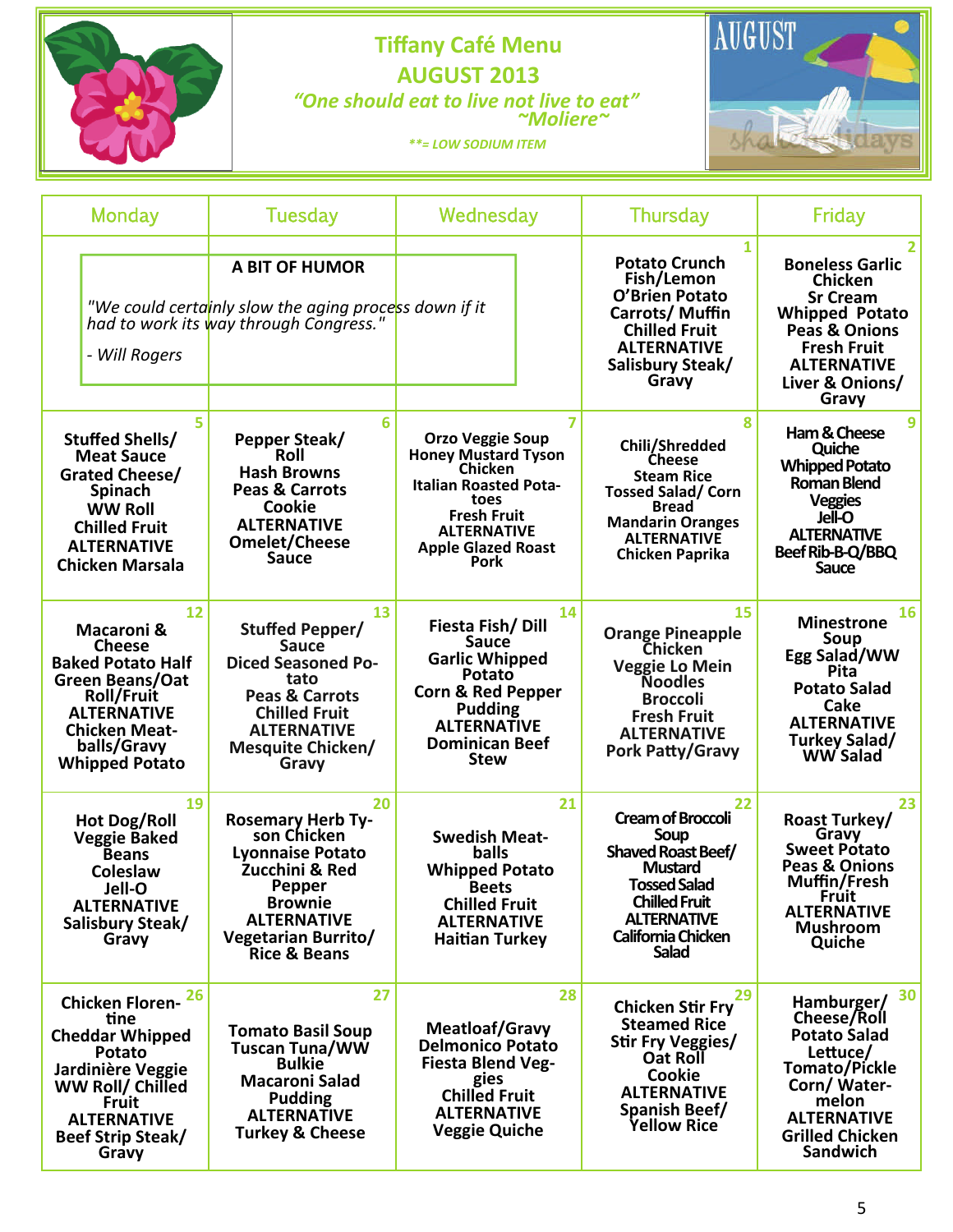| <b>HEALTH AND WELLNESS</b>                                                                                                                  |              |                            |                         |  |  |  |  |  |
|---------------------------------------------------------------------------------------------------------------------------------------------|--------------|----------------------------|-------------------------|--|--|--|--|--|
| Manicurist (sign up required) \$10.00<br>Tuesday 6th,<br>$9:30$ a.m.<br>Manicurist (sign up required) \$10.00<br>Tuesday 20th,<br>9:30 a.m. |              |                            |                         |  |  |  |  |  |
| <b>EXERCISE</b>                                                                                                                             |              |                            |                         |  |  |  |  |  |
| Monday                                                                                                                                      | 9:00 a.m.    | YOGA (\$5.00)              | <b>Tiffany Room</b>     |  |  |  |  |  |
| Tuesday & Thursday                                                                                                                          | $10:30$ a.m. | <b>Chair Exercise</b>      | <b>Tiffany Room</b>     |  |  |  |  |  |
| Monday                                                                                                                                      | 9:00 a.m.    | <b>Total Body Exercise</b> | <b>Community Center</b> |  |  |  |  |  |
| Tuesday                                                                                                                                     | 1:00 p.m.    | Cribbage                   | <b>Community Center</b> |  |  |  |  |  |
| Wednesday                                                                                                                                   | 9:00 a.m.    | <b>Total Body Exercise</b> | <b>Community Center</b> |  |  |  |  |  |
| Thursday                                                                                                                                    | 5:00 p.m.    | <b>Total Body Exercise</b> | <b>Community Center</b> |  |  |  |  |  |

\*\*The Tuesday "Total Body Exercise" Class at 5 P.M. is suspended for July & August. We will resume Tues**day's on September 10th.** 

#### **Building the FoundaƟon for Balance: Strengthen your Toes**

Your toes are critical to balancing and walking. Here are 8 easy ways to strengthen them.

When you exercise, do you include your toes? Unless they experience pain, many people take their toes for granted. But strong feet and toes are the foundation for a smooth gait and overall skeletal health. Think about it: if the bones of your feet and toes don't support your other bones, there can be problems all the way up to your neck and shoulders. Not only that, neglected toes can lead to falls. If you don't lift your toes as you step forward, you can literally trip over your own feet!

Here are 8 easy exercises, including foot stretches, to keep your toes strong and healthy. Most are done in standing position, but you can do them as seated exercises in a chair if that's easier for you. You can repeat<br>these moves every day.

# EASY EIGHT: STRETCHES FOR TOES AND FEET

1. With feet flat, lift and spread your toes. Repeat 10 times.

2. Now curl your toes under as though you were raking leaves with them. Repeat 10 times.

3. If the previous exercise is easy, stand on a wood or tile floor (this doesn't work on carpeting) with your toes on the edge of a hand towel. Gather the towel under the arch of your foot with your toes.

4. Lift your big toe, keeping the littlest toe down flat. Repeat 10 times.

5. Reverse the previous exercise and lift your little toe, leaving the big toe down. Repeat 10 times.

6. To stretch, sit on the edge of a chair with a firm seat. Bring your foot onto the opposite knee and pull all the toes down with your hand until you feel a gentle stretch. Then push the toes up.

7. Stand or sit on the edge of a chair. Press into your toes, lifting the heel until you feel a stretch in the arch of the foot.

8. Put the tops of your toes on the ground and gently press forward unƟl you feel a stretch in the top of the foot.

# **August Historical Events**

**August 1, 1936 ‐** The first Olympic games opened in Berlin, Germany

**August 10, 1831 ‐** The term Old Glory, referring to the U.S. flag, was first used by William Driver of Salem, Massachusetts, who was the captain of the ship, Charles Daggett. When presented with an American flag, Driver raised it to the masthead and said, "I name thee Old Glory."

**August 22, 1906 ‐** The record player was patented

**August 24, 79 A.D.** - Mount Vesuvius erupted, burying the Roman cities of Pompeii and Herculaneum in volcanic ash, killing 20,000**.**

**August 30, 30 B.C.** - Cleopatra, the seventh and most famous queen of ancient Egypt committed suicide,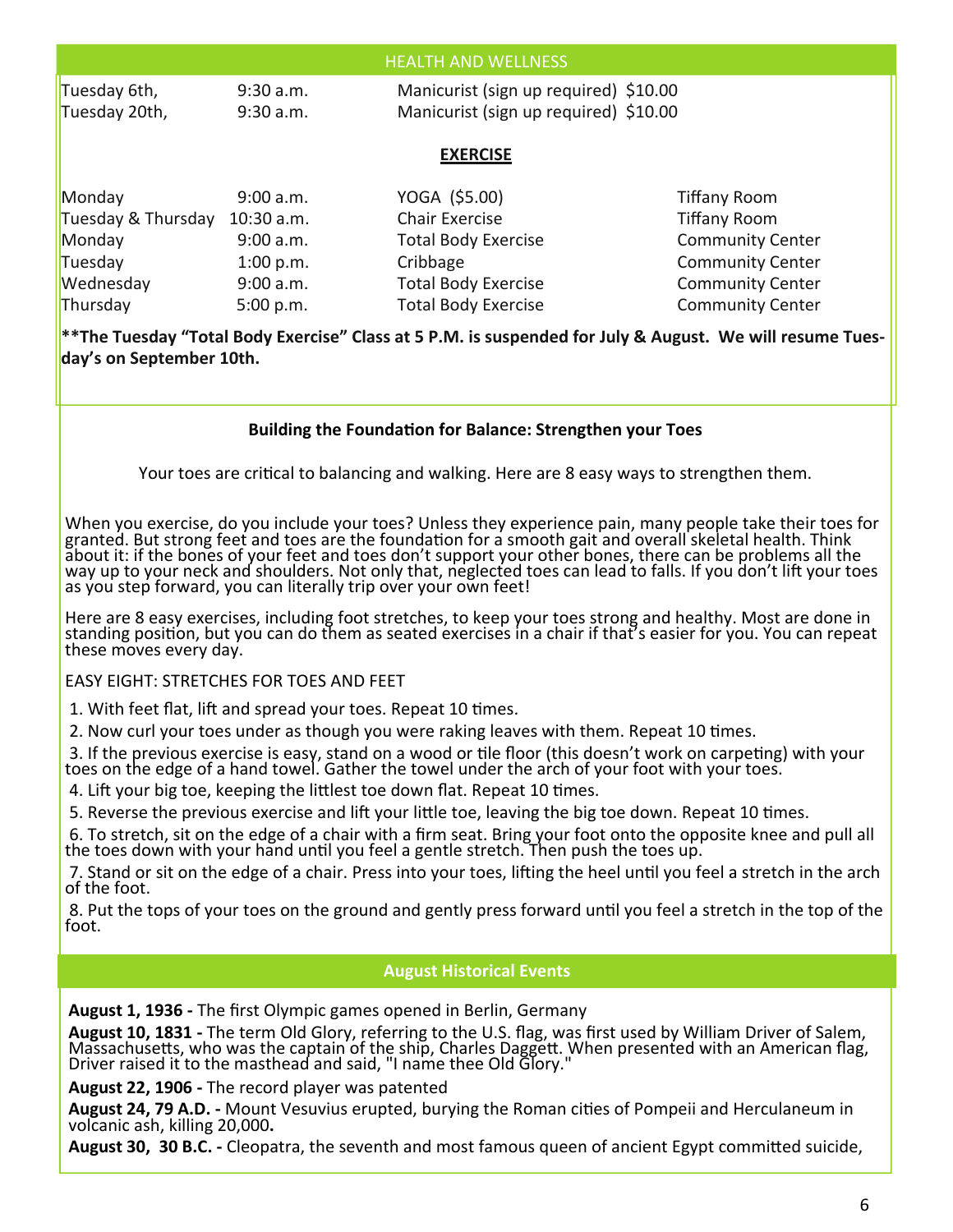| Dog Breeds Word Search                                     |   |   |   |   |   |   |   |    |             |              |    |   |   |     |                                                         |
|------------------------------------------------------------|---|---|---|---|---|---|---|----|-------------|--------------|----|---|---|-----|---------------------------------------------------------|
| Find the names of various dog breeds hidden in the puzzle. |   |   |   |   |   |   |   |    |             |              |    |   |   |     |                                                         |
| Z                                                          | P | A | G | χ | L | В | S | н  | A           | R            | P  | E | I | J   | AIREDALE<br><b>BEAGLE</b>                               |
| P                                                          | н | S | J | L | A | В | R | A  | D           | о            | R  | J | s | w   | <b>BOXER</b><br><b>BULLDOG</b>                          |
| C                                                          | D | A | L | м | A | T | I | A  | N           | Ζ            | E  | G | P | s   | CHIHUAHUA<br>COLLIE                                     |
| о                                                          | N | А | м | R | E | В | о | D  | А           | н            | T  | w | A | Y   | CORGI<br><b>DACHSHUND</b>                               |
| L                                                          | E | A | в | C | R | E | I | R  | R           | E            | T  | E | N | w   | <b>DALMATIAN</b><br><b>DOBERMAN</b><br><b>GREATDANE</b> |
|                                                            | U | м | N | s | н | Z | E | L  | A           | D            | E  | R | I | A   | <b>GREYHOUND</b><br><b>HUSKY</b>                        |
| I                                                          | G | Q | А | G | ٧ | I | Y | м  | U           | I            | S  | О | E | F   | LABRADOR<br>MALAMUTE                                    |
| E                                                          | Q | о | ٧ | L | B | S | н | K  | N           | P            | D  | T | L | D   | <b>MASTIFF</b><br><b>POINTER</b>                        |
| E                                                          | D | Q | D | ο | A | ĸ | н | U  | S           | R            | D  | А | G | N   | POODLE<br><b>PUG</b>                                    |
| N                                                          | Z | N | χ | L | C | м | P | I  | A           | U            | В  | T | P | U   | <b>SETTER</b><br><b>SHARPEI</b>                         |
| A                                                          | R | E | U | D | L | о | U | N  | н           | н            | н  | P | о | 0   | <b>SHIHTZU</b><br>SPANIEL                               |
| D                                                          | R | G | E | н | o | U | R | T  | E           | T            | U  | w | I | н   | STBERNARD<br><b>TERRIER</b>                             |
| Τ                                                          | Ζ | x | U | D | s | E | В | G  |             | EZZA         |    |   | N | Y   |                                                         |
| A                                                          | В | L | L | P | В | н | 0 | N  | $\mathbf I$ | C            | 0  | U | T | E   |                                                         |
| E                                                          | м | E | м | Τ | C | D | C | G  | м           | W            | о  | ĸ | E | R   |                                                         |
| R                                                          | A | н | S | A | 0 | В | E | A. | G           | $\mathsf{L}$ | E  | U | R | G   |                                                         |
| G                                                          | F | F | I | Τ | s | A | м | C  | D           | н            | Ι. | Y | A | - 0 |                                                         |
| All About. Puzzles<br>puzzles.about.com                    |   |   |   |   |   |   |   |    |             |              |    |   |   |     |                                                         |
| <b>More Humor</b>                                          |   |   |   |   |   |   |   |    |             |              |    |   |   |     |                                                         |

"I had a rose named after me and I was very flattered. But I was not pleased to read the description in the *catalog: 'No good in a bed, but fine against a wall.'"* 

*‐ Eleanor Roosevelt*